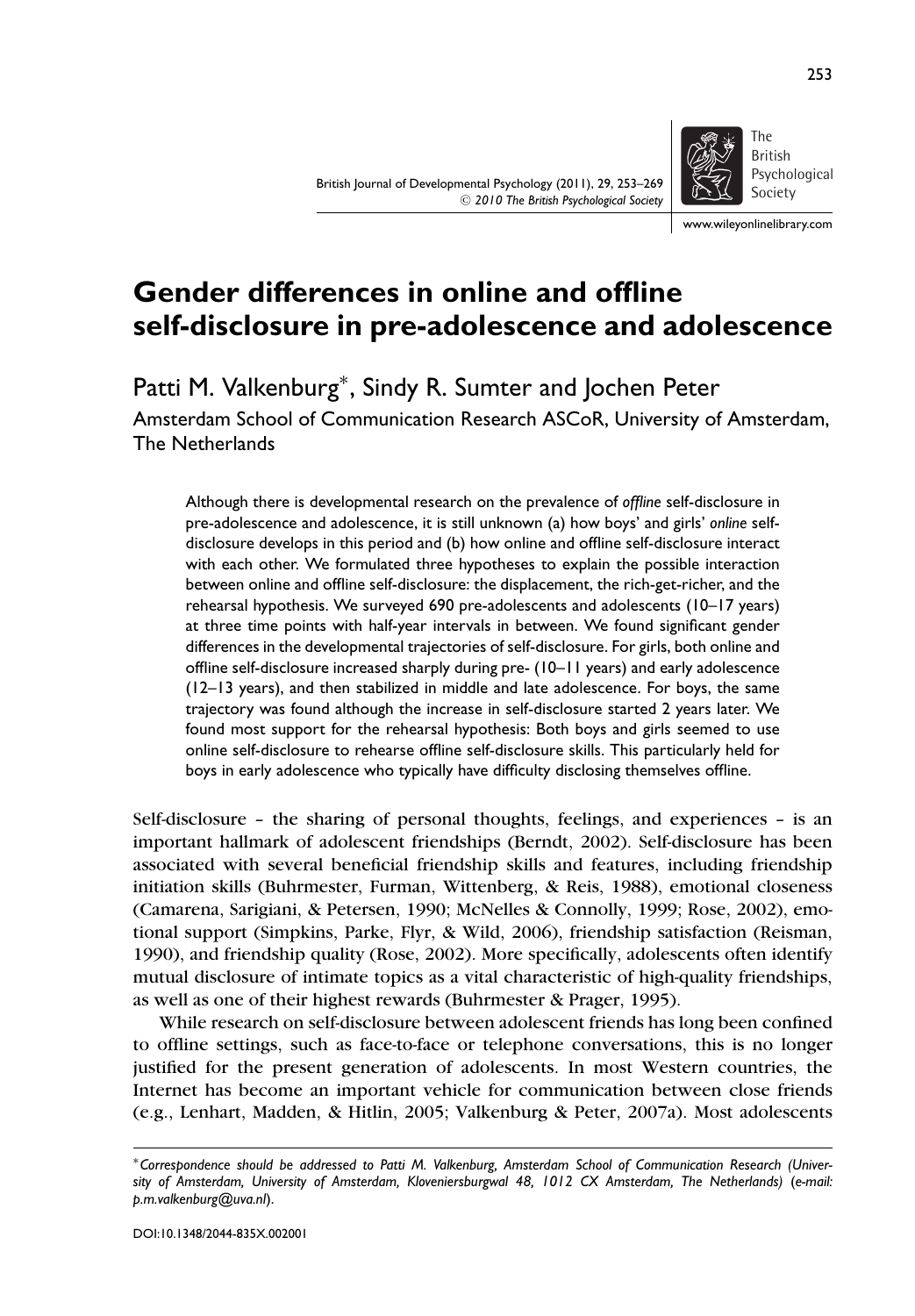use the Internet, and in particular instant messaging (IM) and social networking sites (SNSs) to maintain their friendships, share intimate thoughts, feelings, and experiences with these friends (e.g., Boneva, Quinn, Kraut, Kiesler, & Shklovski, 2006; Grinter & Palen, 2002; Gross, 2004; Schouten, Valkenburg, & Peter, 2007).

Against this backdrop, it is striking that research has largely ignored online selfdisclosure during adolescence. Even the most basic questions have not been investigated: For example, how does the development of online and offline self-disclosure vary for boys and girls in different developmental periods? Do gender differences, which are consistently found for offline self-disclosure, also hold for online self-disclosure? The main aim of our study is to provide initial answers to these questions. By comparing the prevalence of online and offline self-disclosure, we are able to investigate how boys' and girls' online and offline self-disclosure develops during pre-adolescence and adolescence and how both types of self-disclosure interact with each other.

## *Offline self-disclosure*

Because research on online self-disclosure is still scarce, we will use studies that focused on offline self-disclosure as a starting point to formulate our hypotheses. Offline self-disclosure can be defined as the sharing of thoughts, feelings, and experiences, with close friends in face-to-face-settings. Current theories of offline self-disclosure agree that self-disclosure serves several important functions in adolescence (e.g., Derlega & Grzelak, 1979; Buhrmester & Prager, 1995). The overarching goal in adolescence is the distancing from parents and the development of a new adult identity through interaction with peers (e.g., Steinberg & Morris, 2001). However, to interact effectively with peers, adolescents need to learn, practise, and rehearse when and how to disclose personal information to them.

Effective self-disclosers are able to consider (a) the appropriateness and acceptability of the disclosure in the specific situation (e.g., not too much), (b) the timing of the disclosure (e.g., not too soon), and (c) the responsiveness, perspective, and appropriateness of the recipient (e.g., not to an untrustworthy person). Effective selfdisclosers know the norms of self-disclosure and are able to stick to them: They know what, how, when, and to whom to self-disclose (Knapp & Vangelisti, 2000). Adolescents who are unable to stick to the norms of self-disclosure are lonelier and unhappier than their peers who are able to do so (e.g., Franzoi & Davis, 1985; Stokes, 1987).

Self-disclosure is an important skill that is needed for initiating and deepening relationships (Derlega & Berg, 1987). One important function of self-disclosure is social validation: Through self-disclosure to friends, adolescents get feedback that can help to determine the appropriateness of their beliefs, attitudes, and behaviours and, thus, to validate their identity. Another important function is intimacy development: By sharing their fears and worries with friends, adolescents may not only get rid of pent-up feelings of distress, but may also implicitly invite their friends to provide emotional support (Buhrmester & Prager, 1995). This support, in turn, is an important determinant of the quality of friendships (e.g., Reis & Shaver, 1988).

## *Developmental differences in offline self-disclosure*

Although it is assumed that offline self-disclosure to friends increases from middle childhood to late adolescence (e.g., Buhrmester & Prager, 1995), results from studies that investigated the exact development of offline self-disclosure during this period have been mixed. Some studies found no developmental differences in offline self-disclosure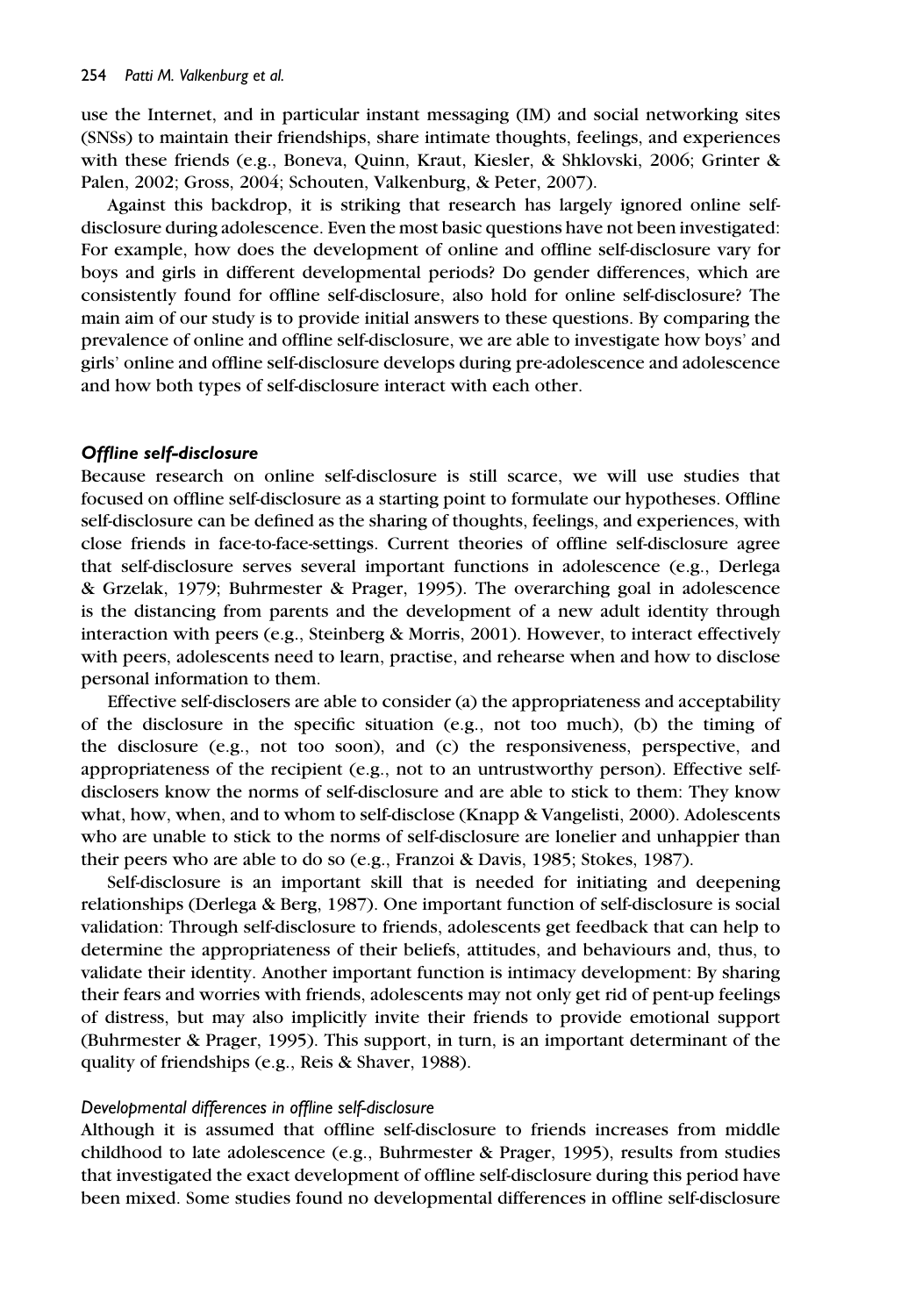(e.g., Shulman, Laursen, Kalman, & Karpovsky, 1997; Simpkins *et al*., 2006), other studies reported a positive and linear relationship between age and offline self-disclosure (e.g., Bauminger, Finzi-Dottan, Chason, & Har-Even, 2008; Schouten *et al*., 2007), and yet other studies observed non-linear relationships (e.g., McNelles & Connolly, 1999; Papini, Farmer, Clark, Micka, & Barnett, 1990).

In the studies that found non-linear relationships, two types of relationships have been suggested, a U-shaped relationship (e.g., Hargie, Tourish, & Curtis, 2001; Sinha, 1972) and an elongated S-shaped relationship (e.g., Buhrmester & Prager, 1995). A Ushaped relationship implies that self-disclosure is lower in early and middle adolescence than in pre- and late adolescence. In an elongated S-shaped relationship, self-disclosure increases during pre- and early adolescence, but levels off in middle adolescence.

The somewhat inconsistent research evidence about the relationship between developmental level and offline self-disclosure is further complicated by the different age groups used in the various studies. Hardly any study has compared self-disclosure levels of a pre-adolescent sample (9- to 11-year-olds) with an adolescent sample (12 to 18-year-olds; Berndt & Hanna, 1995). Most studies have only compared levels of self-disclosure across a limited age range or across a dispersed (and limited) number of discrete age groups. Moreover, the comparison and integration of earlier research findings is hindered by the fact that cut-off points for discrete age groups, which were based on a continuous age variable, differed across studies.

In summary, there is no decisive evidence for the exact relationship between age and offline self-disclosure. On the basis of earlier literature, three hypotheses seem plausible: (a) a linear hypothesis, which predicts that self-disclosure gradually increases from pre-adolescence to late adolescence, (b) a U-shaped hypothesis, which predicts that self-disclosure is lower in early and middle than in pre- and late adolescence, and (c) an elongated S-shaped hypothesis, which predicts that self-disclosure increases from pre-adolescence to middle adolescence after which it stabilizes.

## *Gender differences in offline self-disclosure*

A recent review by Rose and Rudolph (2006) suggested that there are consistent gender differences in offline self-disclosure to friends: Adolescent girls self-disclose more than boys do. This gender difference in self-disclosure is in accord with various other studies that investigated gender differences in intimacy and friendships (Galambos, 2004). For instance, it has been widely accepted that girls are more focused on intimate close friendships, whereas boys spend more time in larger groups and base their friendships on shared activities.

In addition to a main effect of gender, two interaction effects of gender and age on offline self-disclosure have been observed. Rose and Rudolph's review (2006) has suggested that gender differences in offline self-disclosure are robust in adolescence, but not in pre-adolescence. In other words, differences in offline self-disclosure between boys and girls emerge only in adolescence. In addition, the developmental increase in offline self-disclosure seems to start earlier for girls (around age 10–11) than for boys (around age 13–14; Buhrmester & Prager, 1995).

#### *Online self-disclosure*

As shown above, *offline* self-disclosure to friends fulfils important functions in adolescence. At the same time, many adolescents use the Internet for self-disclosure to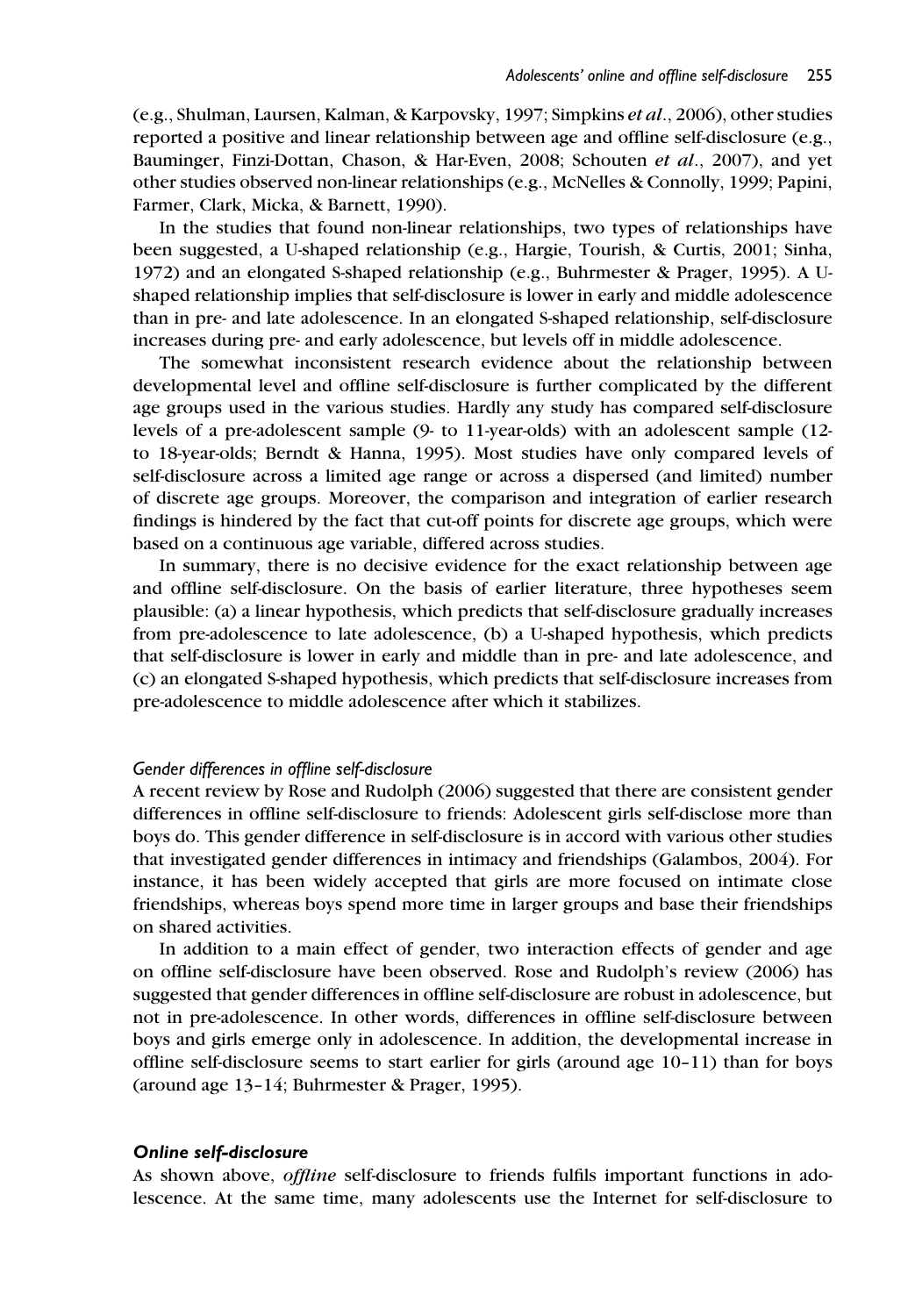their friends. As a result, the time is ripe to assess how *online* self-disclosure develops during adolescence and how it relates to offline self-disclosure. In this study, online self-disclosure refers to the sharing of intimate thoughts, feelings, and experiences with close friends while using IM. We opted for IM (and not for other tools, such as SNSs) for two reasons. First, at the time of data collection, IM was the most popular online tool among adolescents. More than 90% of adolescents use IM (Schouten *et al*., 2007; Valkenburg & Peter, 2009) whereas only 25% were a member of an SNS at the time. Secondly, IM is predominantly used to communicate with existing friends, and to share intimate information with these friends (e.g., Boneva *et al*., 2006; Grinter & Palen, 2002; Gross, 2004; Schouten *et al*., 2007). Although SNSs are also predominantly used by adolescents to maintain their existing friendships, their use of these sites at the first data wave was still too rare to yield valid results in a representative sample.

The popularity of online self-disclosure among adolescents can be explained by several interrelated factors. First, as discussed, adolescents have an enhanced need for self-disclosure and self-presentation and, thus, for staying in contact with their peers. At the same time, however, they can also be shy and self-conscious (Elkind & Bowen, 1979). Although they wish to practise their self-disclosure skills, they may feel awkward to disclose themselves in face-to-face settings (Harter, 1999). Secondly, because of this shyness and self-consciousness, adolescents may at times prefer a more 'protected' environment, in which they can feel less inhibited to reveal their feelings, worries, and vulnerabilities. IM provides them with such an environment. Online communication is typically characterized by reduced visual (e.g., appearance) and auditory (e.g., voice) cues (Walther, 1996). An important consequence of these reduced cues is that online communication partners may become less concerned about how others perceive them and thus may feel fewer inhibitions in disclosing themselves (e.g., Joinson, 2001; Tidwell & Walther, 2002; Walther, 1996).

## *Developmental differences in online self-disclosure*

As discussed above, earlier literature does not allow us to make exact predictions about the development of *offline* self-disclosure in pre-adolescence and adolescence. However, the problems seem to multiply when it comes to specifying relationships between age and *online* self-disclosure. The lack of (developmental) research on online self-disclosure makes it hard to predict how online self-disclosure changes in this period. The only study to date that focused on online self-disclosure (Schouten *et al*., 2007) found a moderate positive linear correlation between age and online self-disclosure. However, this study did not investigate non-linear relationships.

## *Gender differences in online self-disclosure*

The relationship between gender and offline self-disclosure is well documented. Girls generally disclose more than boys. It is an open question, however, to what extent gender affects adolescents' *online* self-disclosure. Because girls are more avid users of IM and SNSs, it is likely that girls use these technologies more often for self-disclosure (e.g., Lenhart, Madden, McGill, & Smith, 2007). Furthermore, whereas girls make use of these sites to invest in their current friendships, boys are more likely to seek out new friendships through SNSs (Lenhart & Madden, 2007). As a result of these differences in Internet use, girls can be expected to report more online self-disclosure than boys. To our knowledge, the only study that investigated gender differences in online self-disclosure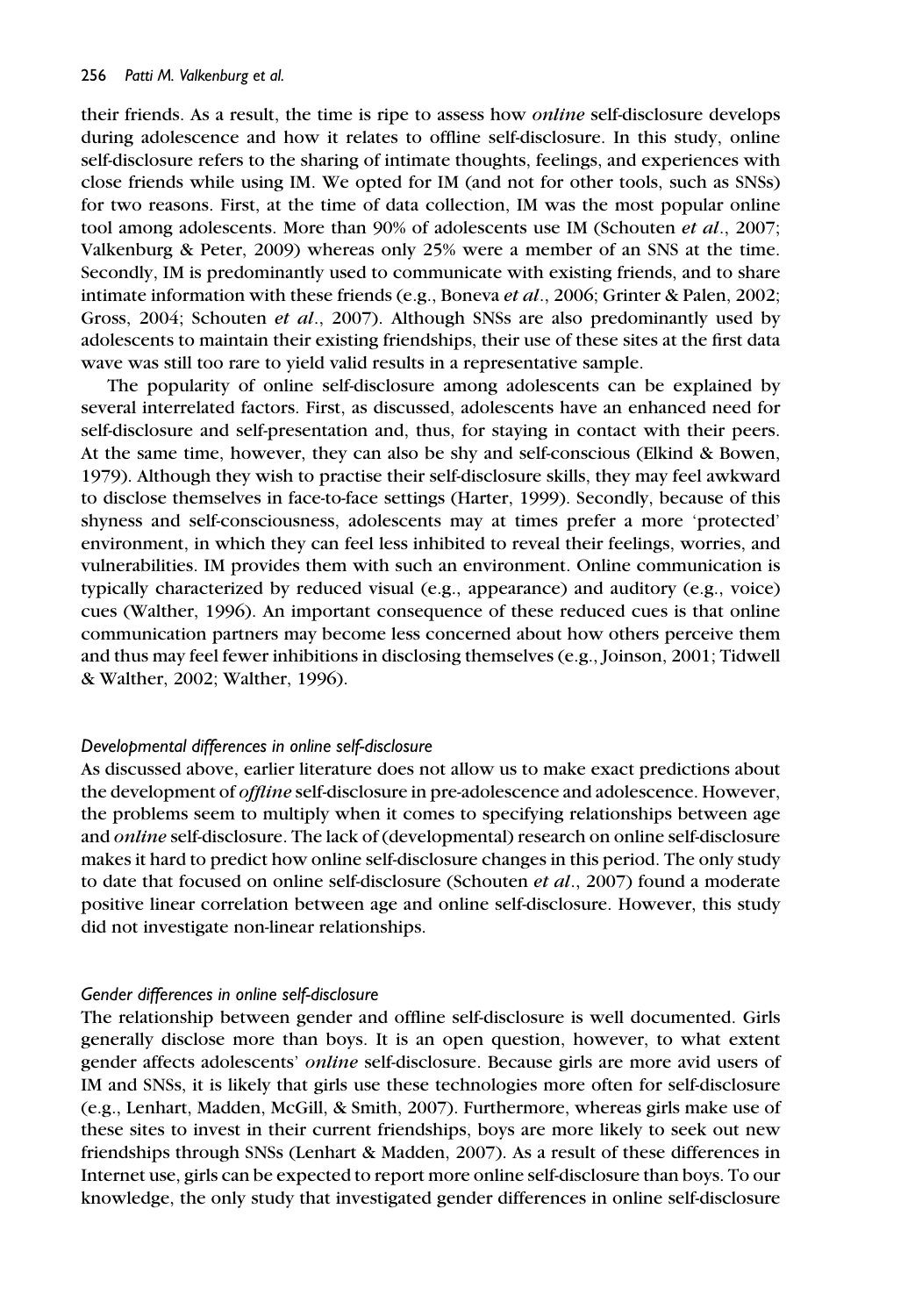indeed found that girls self-disclosed online more than boys did (Schouten *et al*., 2007). However, Schouten *et al*. did not test gender by age interactions. Thus, it is still unclear whether gender differences are more distinct in adolescence than in pre-adolescence, as is observed for offline self-disclosure.

# *Online and offline self-disclosure: Displacement or supplementation?*

There are at least three possible hypotheses on the relationship between online and offline self-disclosure. The displacement hypothesis predicts that online self-disclosure occurs at the expense of offline self-disclosure. More specifically, this hypothesis states that, over time, adolescents' online self-disclosure leads to a decline in offline selfdisclosure because time spent on online self-disclosure cannot be spent on offline selfdisclosure (see Valkenburg & Peter, 2007b). In data-analytic terms, this hypothesis thus implies a *negative* causal effect of online self-disclosure on offline self-disclosure.

Two other hypotheses both predict *positive* relationships between online and offline self-disclosure, albeit in opposite causal directions. The rich-get-richer hypothesis argues that adolescents who are strong offline self-disclosers use IM just as another venue to share intimate thoughts, feelings, and experiences with their close friends (see Valkenburg & Peter, 2007a). In data-analytic terms, this hypothesis predicts a positive longitudinal effect from offline self-disclosure on online self-disclosure. In contrast, the rehearsal hypothesis assumes that adolescents, especially those who are shy and selfconscious, experience IM as an environment in which they can relatively safely rehearse their self-disclosure skills, which may improve their ability to self-disclose also offline. This hypothesis thus predicts a positive causal effect of online self-disclosure on offline self-disclosure.

#### *Current study*

Based on previous theories and research on offline (e.g., Buhrmester & Prager, 1995; McNelles & Connolly, 1999) and online self-disclosure (Schouten *et al*., 2007), we expected that both online and offline self-disclosure to friends would increase between pre-adolescence and adolescence. To investigate this expectation more precisely, we investigated the validity of the linear, U-shaped, and elongated S-shaped hypotheses both for online and offline self-disclosure and for boys and girls.

With respect to gender, we expected that girls engage in more online and offline self-disclosure than boys. Furthermore, the two interaction effects between gender and age that have been found for offline self-disclosure (Buhrmester & Prager, 1995; Rose & Rudolph, 2006) were also expected to hold for online self-disclosure. We studied gender differences by comparing the mean levels of offline and online self-disclosure. In addition, following the study of Schouten *et al*. (2007), we investigated gender differences in adolescents' preferences for online versus offline self-disclosure.

Finally, we compared the validity of the displacement, rich-get-richer, and rehearsal hypothesis. To do so, we studied adolescents' preferences for both types of selfdisclosure in three data waves with cross-lagged autoregressive models.

# **Method**

## *Sample*

This longitudinal study is based on a sample of 690 Dutch adolescents between 10 and 17 years of age (50% girls; 50% boys). The adolescents were surveyed on three occasions,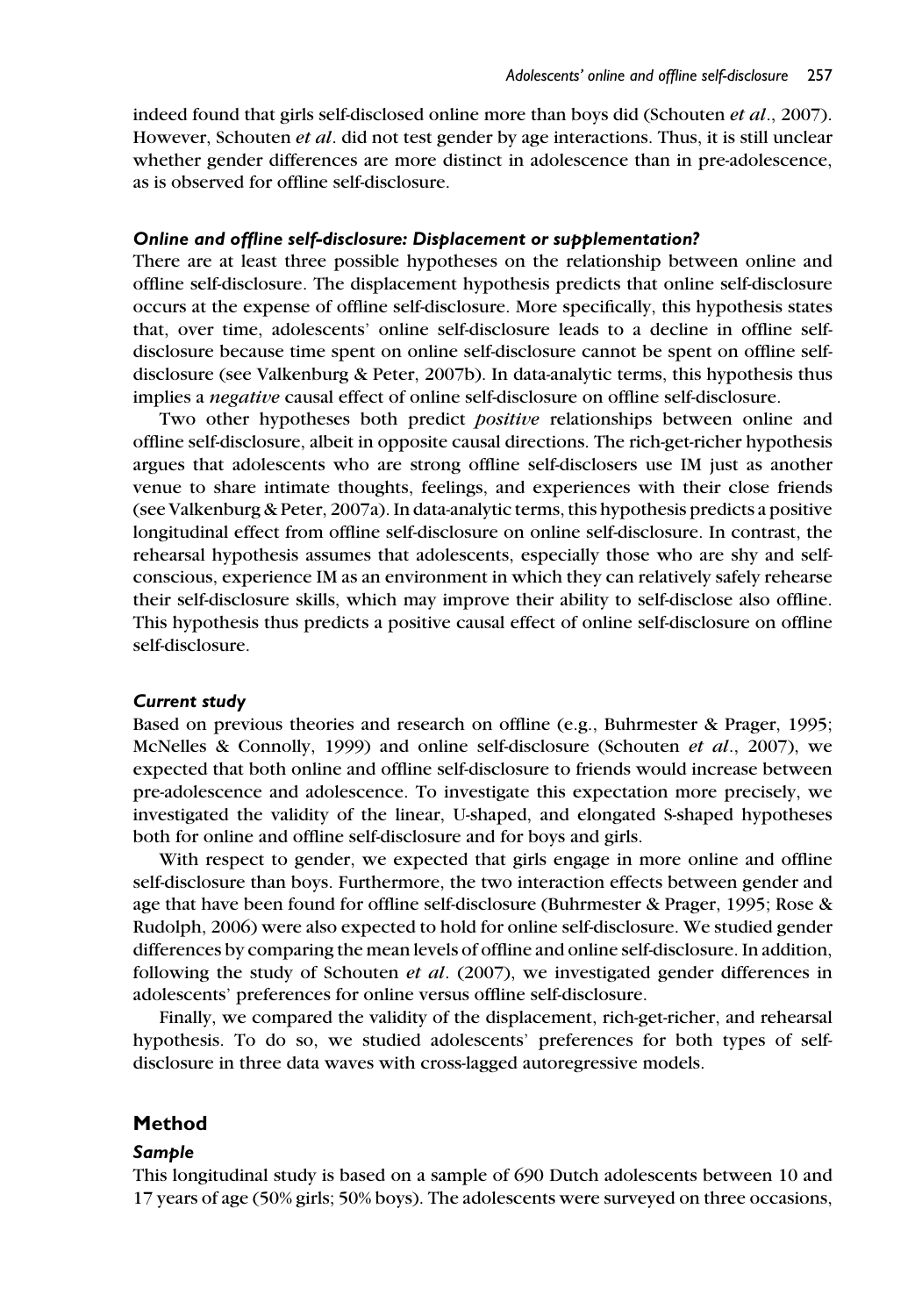with half-year intervals in between. Sampling and fieldwork were done by Qrius, a Dutch market research institute that specializes in large-scale studies among youth. Respondents were recruited from an existing online panel managed by Qrius. Qrius had sampled the respondents in all parts of the Netherlands resulting in a representative sample. The education level of our sample did not deviate from official statistics in the Netherlands (CBS, 2005): 52% of the children were at a lower pre-vocational level, 25% at a senior general secondary education level, and 23% at a pre-university education level.

In the first data wave, which took place in May and June 2006, 1,158 adolescents were surveyed. In the second data wave, which took place in November and December 2006, 812 (70%) adolescents participated again. In the third wave, which took place in May and June 2007, 690 adolescents (85%) participated. In total, 468 respondents were lost in the two waves (attrition rate 45%), partly because they left the online panel, partly because they failed to return the questionnaire or a completed questionnaire. In all three waves, respondents were reminded twice by email, once by surface mail, and were finally offered an extra bonus of 5 euros, in addition to the 3 euros that they received for filling in the questionnaires. Despite these measures, the attrition rate could not be further reduced.

We checked whether the adolescents who did not complete the second and third survey systematically differed from those who did. Boys did not drop out more often than girls did,  $F(1, 1150) = 0.03$ ,  $p = .78$ . Adolescents who had dropped out were somewhat older ( $M = 13.94$  years,  $SD = 2.25$ ) than those who remained in the panel  $(M = 13.42 \text{ years}, SD = 2.28; F[1, 1150] = 14.29, p < .001$ ). However, in the third wave, respondents were still equally distributed across age groups: 10–11-year-olds: 26%; 12– 13-year-olds: 24%; 14–15-year-olds: 26%; 16–17-year-olds: 24%. Finally, adolescents who dropped out reported similar levels of offline self-disclosure as those who remained in the study,  $t(1,156) = 1.61$ , *ns*. However, their level of online self-disclosure was slightly higher ( $M = 2.37$ ,  $SD = 0.75$ ) than those who did not drop out ( $M = 2.20$ ;  $SD = 0.80$ ;  $t[1,049] = 3.30, p < .05$ .

# *Procedure*

Prior to the implementation of the survey, institutional approval, parental consent, and adolescents' informed consent were obtained. Adolescents were notified that the study would be about the Internet, emotions, and friendships and that they could stop participation at any time they wished. Moreover, they were asked to complete the questionnaire in privacy. Finally, we explained that there was no possibility for the principal investigators to identify who had filled in the questionnaire. We further explained that the research agency would provide us only with a number code for the respondents with which we could link the measurements of the three waves. The questionnaire contained items to measure the use and consequences of online communication, such as the quality of existing friendships, social competence, selfesteem, and well-being. This survey focuses only on the development of online and offline self-disclosure. On average, it took respondents 15 min to complete the questionnaire in each wave.

# *Measures*

## *Age*

Participants were divided into four age groups to reflect the developmental stages of pre-adolescence (10- and 11-year-olds:  $N = 182$ ,  $M = 10.57$  years,  $SD = 0.56$ ), early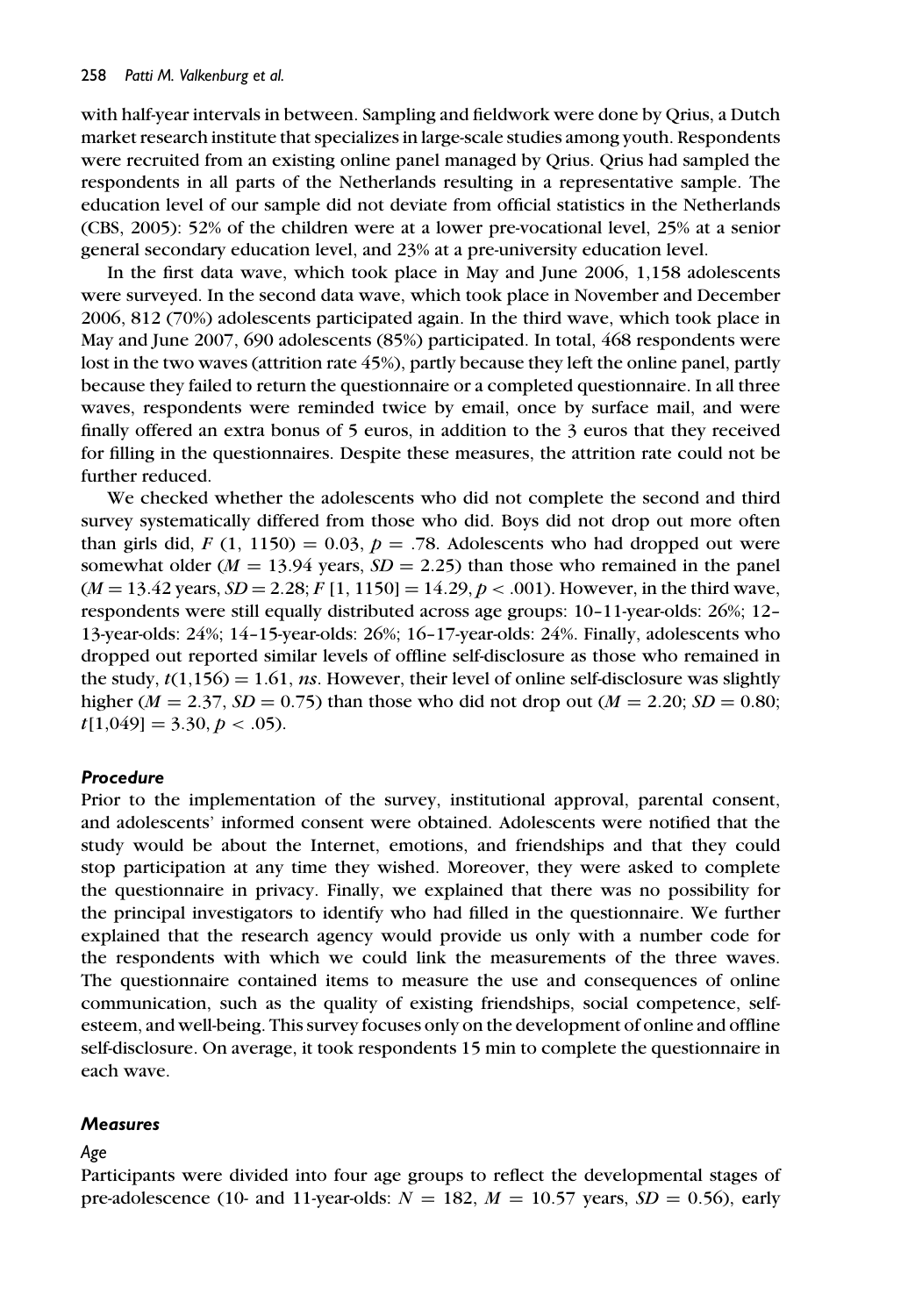adolescence (12- and 13-year-olds:  $N = 166$ ,  $M = 12.54$  years,  $SD = 0.61$ ), middle adolescence (14- and 15-year-olds:  $N = 179$ ,  $M = 14.54$  years,  $SD = 0.55$ ), and late adolescence (16- and 17-year-olds:  $N = 163$ ,  $M = 16.51$  years,  $SD = 0.50$ ).

#### *Online self-disclosure*

Our measure was based on earlier scales that included items to measure intimate selfdisclosure (Jourard, 1971; Miller, Berg, & Archer, 1983). It has been successfully used in two earlier Dutch studies on online self-disclosure (Schouten *et al*., 2007; Valkenburg & Peter, 2009). In these studies, the scale showed internal consistency. It also had construct validity in the sense that it was positively related with variables with which it should theoretically correlate, such as age, gender, and friendship quality.

Respondents were asked: 'When you are using IM on the Internet, how much do you usually tell your close friends<sup>1</sup> about . . . ' $(1)$ '... your personal feelings',  $(2)$ '... the things you are worried about',  $(3)$  '... your secrets',  $(4)$  '... being in love', and  $(5)$ ' . . . moments in your life you are ashamed of'. Items were measured on a 5-point scale ranging from 1 (*I tell nothing about this*) to 5 (*I tell everything about this*). In all three data waves, the five items loaded on one factor, which explained 68% of the variance at wave 1, 66% of the variance at wave 2, and 70% of the variance at wave 3. Cronbach's alpha was .88 at wave 1 ( $M = 2.21$ ;  $SD = 0.76$ ), .87 at wave 2 ( $M = 2.28$ ;  $SD = 0.71$ ), and .89 at wave 3 ( $M = 2.37$ ;  $SD = 0.75$ ).

We did not differentiate between the gender of the recipient of the self-disclosure. An earlier study (Schouten *et al*., 2007) did investigate differences in self-disclosure in cross-sex and same-sex relationships. They found that, both among boys and among girls, same-sex and cross-sex self-disclosure were significantly correlated with each other ( $r =$ .43 to .58). This held for both online and offline self-disclosure. In addition, age affected same-sex and cross-sex self-disclosure similarly for boys and girls, which means that both boys and girls reported more same- and cross-sex self-disclosure as they grew older. The study by Schouten *et al*. thus suggests that a differentiation of self-disclosure in terms of the recipients' gender may not provide many new insights. Because, additionally, differences in same- and cross-sex self-disclosure were not the aim of the present study, we measured adolescents' general tendency to self-disclose to their close friends.

#### *Offline self-disclosure*

We adjusted the items used to measure adolescents' online self-disclosure to offline settings (see Schouten *et al*., 2007). We asked adolescents: 'We also like to know how much you tell about yourself in personal meetings with your close friends. How much do you tell in face-to-face meetings about  $\dots$  (1)  $\dots$  your personal feelings', (2)  $\dots$  the things you are worried about',  $(3)$  '... your secrets',  $(4)$  '... being in love', and  $(5)$ ' . . . moments in your life you are ashamed of'. Items were measured on a 5-point scale ranging from 1 (*I tell nothing about this*) to 5 (*I tell everything about this*). In all three data waves, the five items loaded on one factor, which explained 76% of the variance at wave 1, 74% of the variance at wave 2, and 74% of the variance at wave 3. Cronbach's alpha was .92 at wave 1 ( $M = 2.49$ ;  $SD = 0.93$ ), .92 at wave 2 ( $M = 2.53$ ;  $SD = 0.83$ ), and .91 at wave 3 ( $M = 2.58$ ;  $SD = 0.87$ ).

<sup>1</sup> *The word friend ('vriend') has another meaning in Dutch than the same word in English. The meaning of 'vriend' resembles the meaning of 'close friend' in English. We therefore translated 'vriend' into 'close friend'.*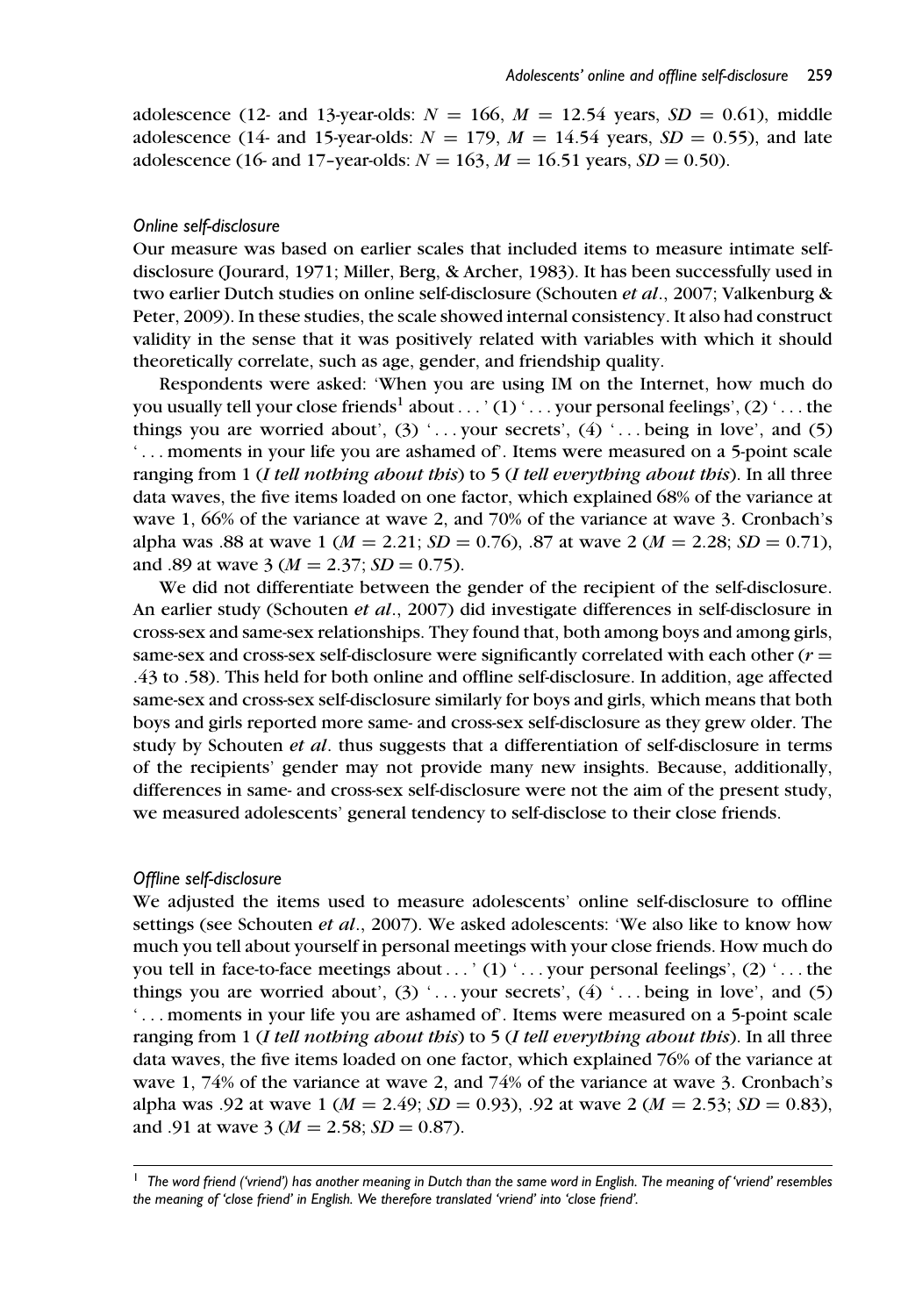# **Results**

# *Age and gender differences in online and offline self-disclosure*

The first aim of our study was to investigate how online and offline self-disclosure develop in pre-adolescence and adolescence, and how this differs for boys and girls. To investigate potential main and interaction effects of age and gender, we first averaged adolescents' scores on online and offline self-disclosure over the three waves. Then, we conducted a repeated measures analysis of variance (ANOVA) with one within-subject variable – type of self-disclosure (online vs. offline self-disclosure) – and two betweensubjects variables – gender and age. Figure 1 depicts online and offline self-disclosure across the four age groups for boys and girls separately. Table 1 presents the means and standard deviations for all cells resulting from the analysis. The different superscripts in the table indicate which cells differ from each other within rows and columns.

The repeated measures ANOVA yielded three main effects: for age,  $F(3, 682) = 17.81$ ,  $p < .001$ ,  $_p \eta^2 = .07$ ; for gender,  $F(1, 682) = 50.84$ ,  $p < .001$ ,  $_p \eta^2 = .07$ ; and for type of self-disclosure,  $F(1, 682) = 182.91$ ,  $p < .001$ ,  $p\gamma^2 = .21$ . It also yielded three interaction effects: for gender  $*$  type of self-disclosure,  $F(1, 682) = 21.83$ ,  $p < .001$ ,  $p\gamma^2 = .03$ ; for age \* type of self-disclosure,  $F(3, 682) = 3.53$ ,  $p < .05$ ,  $p\eta^2 = .02$ ; and for gender \* age,  $F(3, 682) = 4.05$ ,  $p < .01$ ,  $_p\eta^2 = .02$ . The analysis yielded no significant three-way interactions.

The two main effects for gender and age indicated that both online and offline selfdisclosure were higher for girls than for boys [see the averaged self-disclosure scores (i.e., the mean of online and offline self-disclosure) of boys versus girls in Table 1]. A significant linear contrast estimate (LCE) showed that older adolescents reported more self-disclosure than younger adolescents (LCE  $=$  .30,  $p < .001$ ). The main effect for type of self-disclosure indicated that overall adolescents self-disclosed more offline (*M* = 2.53,  $SD = 0.71$ ) than online ( $M = 2.29$ ,  $SD = 0.61$ ). However, all these main effects are difficult to interpret because the analyses also yielded significant interactions. Follow-up analyses were conducted to further explore the observed interaction effects.



**Figure 1.** Mean development of online and offline self-disclosure for boys and girls by age group. The scales of both types of self-disclosure range from 1 (*I tell nothing about this*) to 5 (*I tell everything about this*).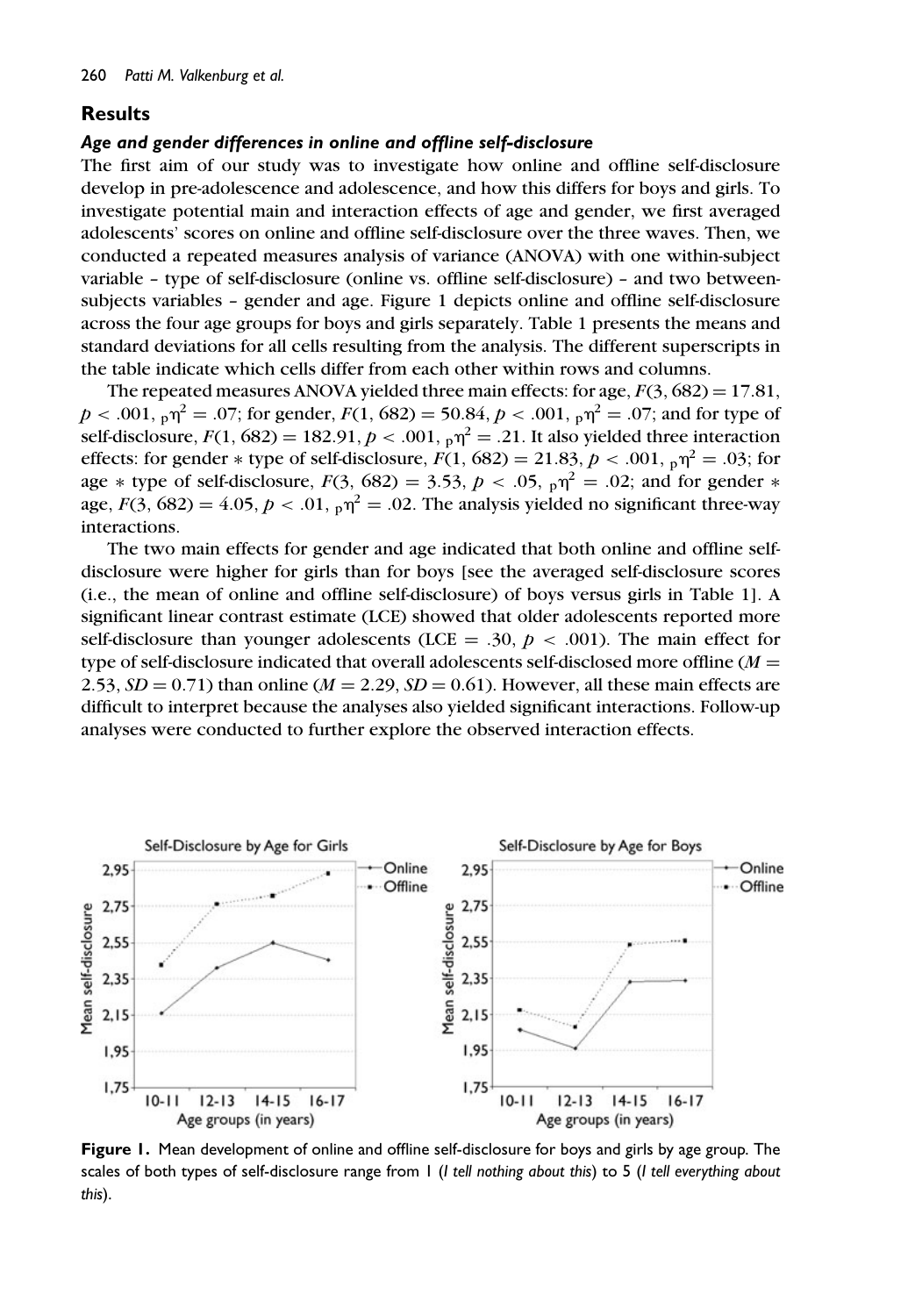|              | Age<br>groups<br>(in years) | N   | Online<br>self-disclosure<br>Mean (SD) | Offline<br>self-disclosure<br>Mean (SD) | Averaged<br>self-disclosure*<br>Mean (SD) |
|--------------|-----------------------------|-----|----------------------------------------|-----------------------------------------|-------------------------------------------|
| Girls        | $10 - 11$                   | 95  | $2.16(0.49)^a$                         | $2.42$ $(0.58)^{ay}$                    | $2.29(0.49)^a$                            |
|              | $12 - 13$                   | 76  | 2.41 $(0.60)^{by}$                     | 2.76 $(0.65)^{by}$                      | $2.59(0.58)^{b}$                          |
|              | $14 - 15$                   | 87  | 2.55 $(0.62)$ <sup>by</sup>            | 2.81 $(0.66)^{by}$                      | $2.68(0.59)^{b}$                          |
|              | $16 - 17$                   | 89  | $2.45(0.59)^{b}$                       | 2.93 $(0.70)^{by}$                      | $2.69(0.58)^{b}$                          |
|              | Total                       | 347 | $2.39(0.59)^{\gamma}$                  | $2.72(0.67)^y$                          | $2.56(0.58)^{\gamma}$                     |
| Boys         | $10 - 11$                   | 87  | $2.07(0.51)^a$                         | $2.17(0.64)^{ax}$                       | $2.12(0.53)^a$                            |
|              | $12 - 13$                   | 90  | $1.96 (0.54)^{ax}$                     | $2.08$ $(0.52)^{ax}$                    | $2.02$ $(0.47)^a$                         |
|              | $14 - 15$                   | 92  | 2.33 $(0.69)^{bx}$                     | 2.53 $(0.77)^{bx}$                      | 2.43 $(0.68)^{b}$                         |
|              | $16 - 17$                   | 74  | $2.33(0.58)^{b}$                       | $2.56$ $(0.67)$ <sup>bx</sup>           | $2.45(0.59)^{b}$                          |
|              | Total                       | 343 | $2.18(0.60)^{x}$                       | $2.34(0.69)^{x}$                        | 2.26 $(0.60)^{x}$                         |
| Whole sample | $10 - 11$                   | 182 | $2.11(0.50)^a$                         | $2.29(0.62)^a$                          | $2.20(0.51)^a$                            |
|              | $12 - 13$                   | 166 | $2.20(0.62)^a$                         | $2.45(0.69)^a$                          | $2.33 (0.61)^a$                           |
|              | $14 - 15$                   | 179 | $2.44(0.66)^{b}$                       | $2.67(0.73)^{b}$                        | $2.56$ $(0.64)^{b}$                       |
|              | $16 - 17$                   | 163 | $2.39(0.59)^{b}$                       | $2.73(0.71)^{b}$                        | $2.56(0.60)^{b}$                          |
|              | Total                       | 690 | 2.29(0.61)                             | 2.53(0.71)                              | 2.41(0.61)                                |

**Table 1.** Online, offline, and averaged self-disclosure by age and gender

*Note.* <sup>∗</sup>Averaged self-disclosure reflects the mean of online and offline self-disclosure. For all row cells, offline self-disclosure differs significantly from online self-disclosure at least at  $p < .05$ . a,b,c age groups in column cells within gender groups that have different superscripts differ significantly from each other at least at  $p < .05$ ; x,y boys and girls in column cells within the same age group that have different superscripts differ from each other at least at  $p < .05$ .

# *Gender* ∗ *type of self-disclosure*

Comparison of the effect sizes of the gender effect showed that although girls reported more self-disclosure than boys, the effect size for gender difference for offline selfdisclosure  $(F(1, 682) = 62.95, p < .001, p\gamma^2 = .08; M_{\text{girls}} = 2.72, SD = 0.67 \text{ vs. } M_{\text{boys}} =$ 2.34, *SD* = 0.69) was twice the size of the effect observed for online self-disclosure (*F*(1,  $682$ ) = 25.40, *p* < .001,  $_p\eta^2$  = .04;  $M_{\text{girls}}$  = 2.39, *SD* = 0.60 vs.  $M_{\text{boys}}$  = 2.18, *SD* = 0.60). Rose and Rudolph's (2006) suggestion that gender differences in self-disclosure emerge only in adolescence and are absent in pre-adolescence received only partial support. As expected, during pre-adolescence girls and boys reported similar levels of online disclosure; however, pre-adolescent girls reported more offline self-disclosure than boys. Finally, the difference between online and offline self-disclosure was smaller for boys (mean difference =  $-0.16$ ,  $t[346] = -6.49$ ,  $p < .001$ ) than for girls (mean difference =  $-0.33$ ,  $t[342]$  =  $-12.17$ ,  $p < .001$ ). As Table 1 shows, especially among pre- and early adolescent boys, the difference in online and offline self-disclosure was small.

## *Age* ∗ *type of self-disclosure*

Follow-up polynomial contrasts were calculated to explore the differences in age trends for online and offline self-disclosure. A linear increase across adolescence was observed for offline self-disclosure (LCE = .36,  $p < .001$ ). Online self-disclosure increased linearly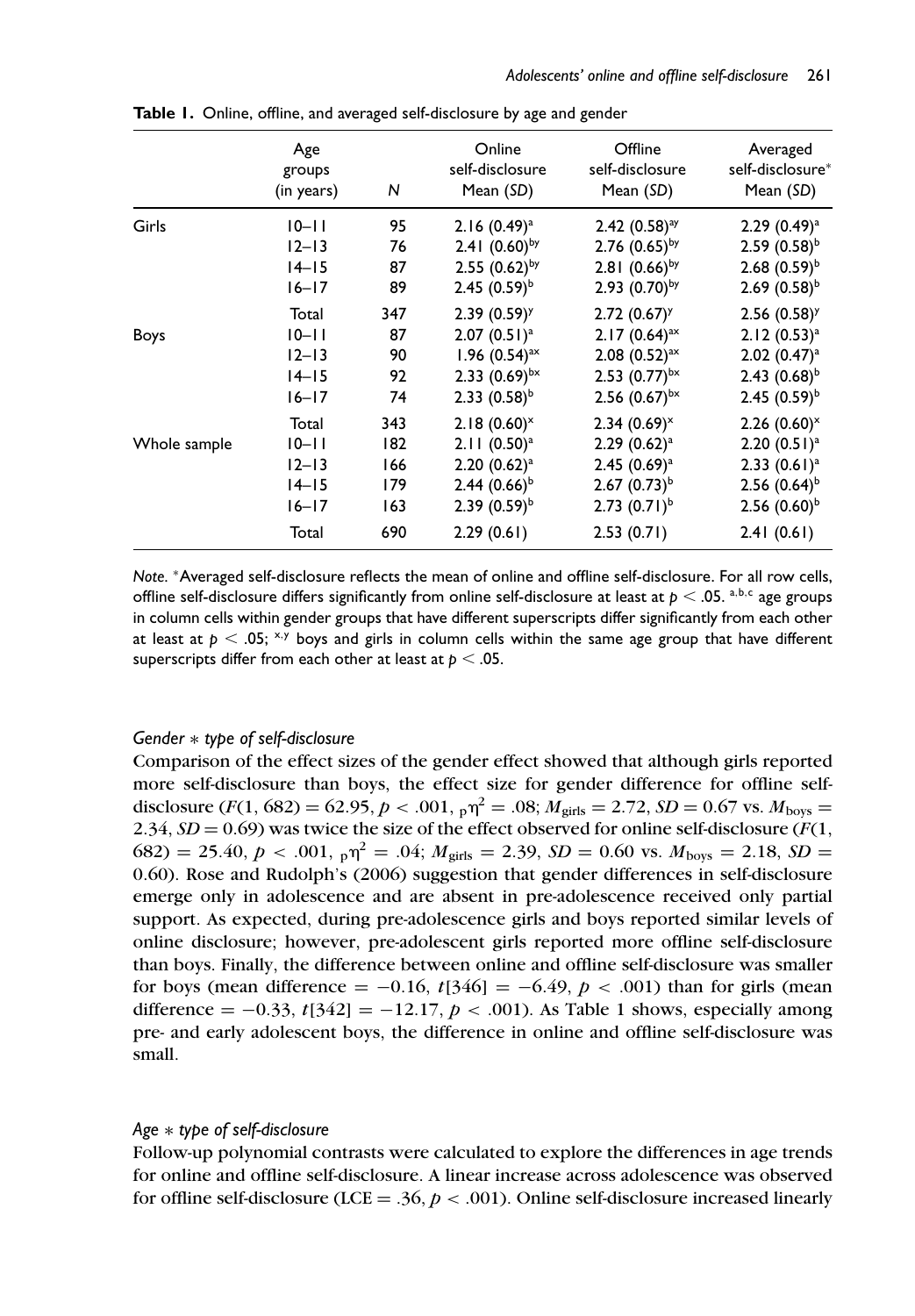but seemed to level off in older age groups (LCE  $= .25, p < .001$ , and cubic contrast estimate =  $-0.11$ , *p* < .05; see Table 1).

## *Gender* ∗ *age*

The gender by age group interaction indicated that age effects for averaged self-disclosure were different for boys and girls. A main effect of age was observed for boys,  $F(3, 343) =$ 12.00,  $p < .001$ ,  $_p\eta^2 = .10$ , and for girls,  $F(3, 339) = 9.38$ ,  $p < .001$ ,  $_p\eta^2 = .08$  (see Table 1). Follow-up post hoc tests (Bonferroni corrected) showed that among boys, 10– 11-year-olds did not differ from the 12–13-year-olds, and 14–15-year-olds did not differ from 16–17-year-olds. All other groups differed significantly from each other ( $p$ 's  $<$  .01), revealing an increase from pre- and early adolescence to mid- and late adolescence. For girls, the 10–11-year-olds differed significantly from the other three age groups ( $p$ 's  $\lt$ .01), but no other age effects were observed. In sum, both boys and girls showed a sharp increase in self-disclosure, but at a different point of time in their development. For girls the increase in self-disclosure occurred from pre-adolescence (10–11 years) to adolescence  $(12 + \text{years})$ , for boys the increase occurred from early adolescence (12–13 years) to mid-adolescence (14–15 years).

# *Adolescents who disclose more online than offline*

The previous comparisons indicated that the mean levels of offline self-disclosure were generally higher than the mean levels of online self-disclosure. However, a comparison of means does not necessarily indicate that all adolescents disclose more offline than online. After all, the interaction effect for gender and type of self-disclosure revealed that the differences between online and offline self-disclosure were smaller for boys than for girls.

To investigate individual differences in preferences for self-disclosure, we conducted an additional analysis to investigate the difference scores between online and offline self-disclosure. More specifically, we investigated how many adolescents disclose more online than offline. To do so, we first subtracted the offline self-disclosure scores from the online self-disclosure scores. This led to a variable that ranged from  $-2.07$  to  $+1.29$ , which already indicated that a certain percentage of adolescents self-disclose more online than offline. We then calculated the standard error (SE) of this variable (i.e., the estimated standard deviation of the error of the measurement method). This SE (0.019) was multiplied with 1.96 to create a 95% confidence interval (CI) (−0.03724 to 0.03724) for the middle score of the new categorical variable. The newly formed variable had three levels: (a) the lowest score to  $-0.03724$  (= adolescents who disclose more offline than online), (b)  $-0.03724$  to  $0.03724$  (= adolescents with equal levels of online and offline self-disclosure), and (c)  $0.03724$  to the highest score (= adolescent who disclose more online than offline).

This new variable revealed that 64% of adolescents self-disclosed more offline than online. In addition, 10% self-disclose as much online as offline. Finally, 26% self-disclose more online than offline. This preference for online self-disclosure was higher among boys (30%) than among girls (22%),  $\chi^2$  (2, *N* = 690) = 6.34, *p* < .05. This is in line with the aforementioned interaction effect of gender ∗ type of self-disclosure that revealed that the mean differences between online and offline self-disclosure were smaller for boys than for girls. Our analyses showed that the tendency to disclose online was strongest for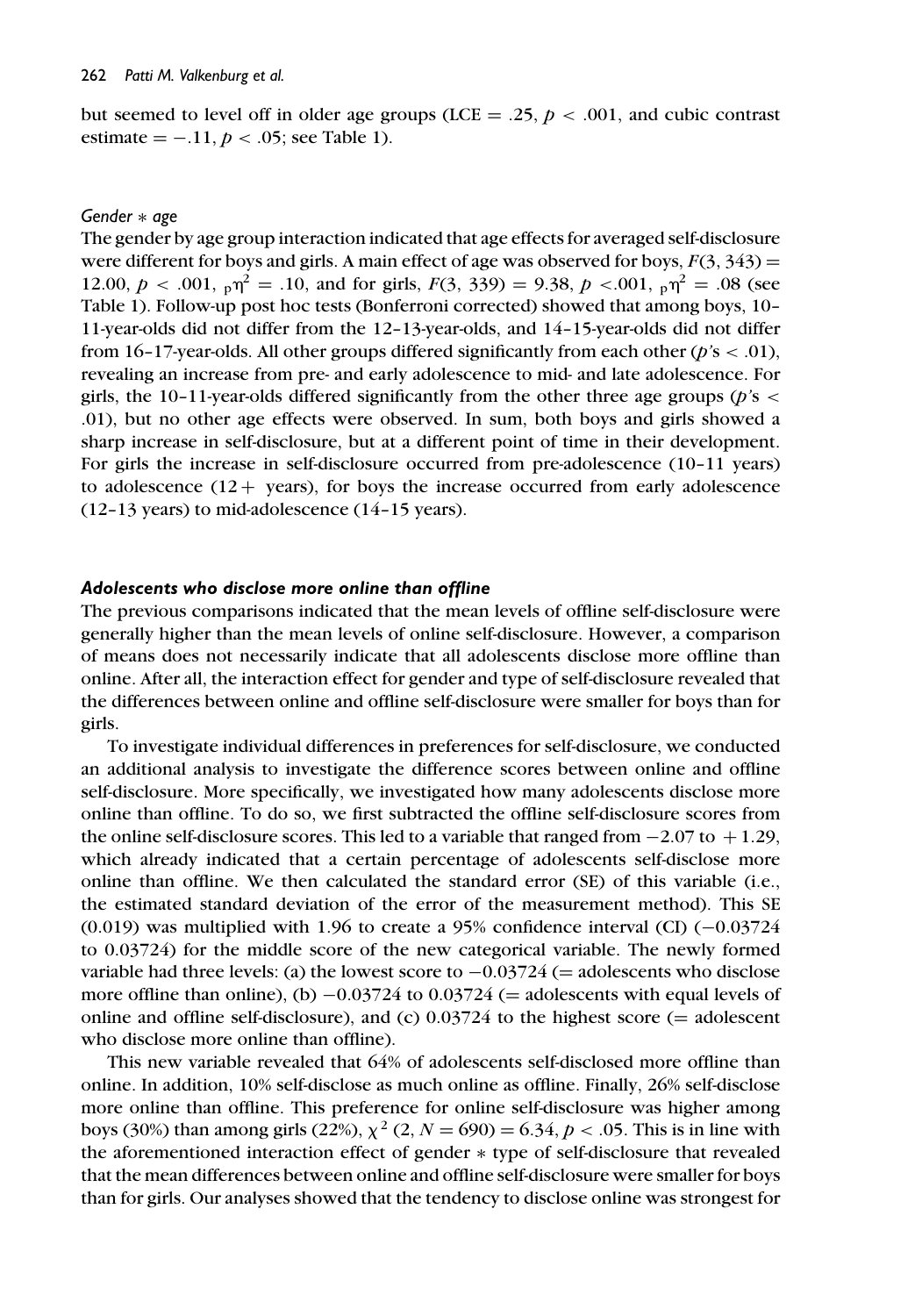boys in early adolescence (12–13-year-olds): 40% of the boys in this age group disclosed more online than offline.

# *Interactions between online and offline self-disclosure*

A second aim of our study was to investigate how online and offline self-disclosure interacted in pre-adolescence and adolescence. To do so, we formulated three hypotheses: the displacement, rich-get-richer, and rehearsal hypothesis. In data-analytical terms, each of these hypotheses predicted a different longitudinal relationship between online and offline self-disclosure. The displacement hypothesis predicted a negative longitudinal effect of online self-disclosure on offline self-disclosure. The rich-get-richer hypothesis predicted a positive longitudinal effect from offline self-disclosure on online self-disclosure. Finally, the rehearsal hypothesis predicted a positive effect of online self-disclosure on offline self-disclosure.

To assess the longitudinal relationships between online and offline self-disclosure, we investigated a cross-lagged autoregressive model as presented in Figure 2. The model in Figure 2 was tested with structural equation modelling using AMOS 7.0. All variables in the model represent latent constructs, which were estimated from two manifest indicators (for reasons of parsimony, we did not present the manifest variables in Figure 2). For all latent constructs, two item parcels served as indicators. These item parcels were created using a procedure suggested by Russell, Kahn, Spoth, and Altmaier (1998). We allowed error terms of the same indicators to correlate over time. We also allowed for correlations between the disturbance terms of online and offline self-disclosure within the same data wave.

We used two indices to evaluate the fit of our models: the root mean square error of approximation (RMSEA) and the comparative fit index (CFI). A good model fit is expressed in an RMSEA value close to .06 and a CFI value close to .95 (Byrne, 2001). For conventional reasons, we also report the  $\chi^2$  value. However, in case of large samples the  $\chi^2$  test is often unreliable because it seriously underestimates the model fit (Byrne, 2001).

Our observed model, as presented in Figure 2, fits the data well,  $\chi^2$  (31,  $N = 690$ ) = 124.89,  $p < .001$ , CFI = .986, RMSEA = .066 (90% CI: .054–.079). The coefficients in the model all represent standardized betas. As Figure 2 shows, from wave 1 to wave



**Figure 2.** Cross-lagged model on the longitudinal relationships between online and offline selfdisclosure. *Note*: *D* = disturbance term of latent variables. All coefficients are correlations or beta coefficients that are significant at least at  $p < .05$ .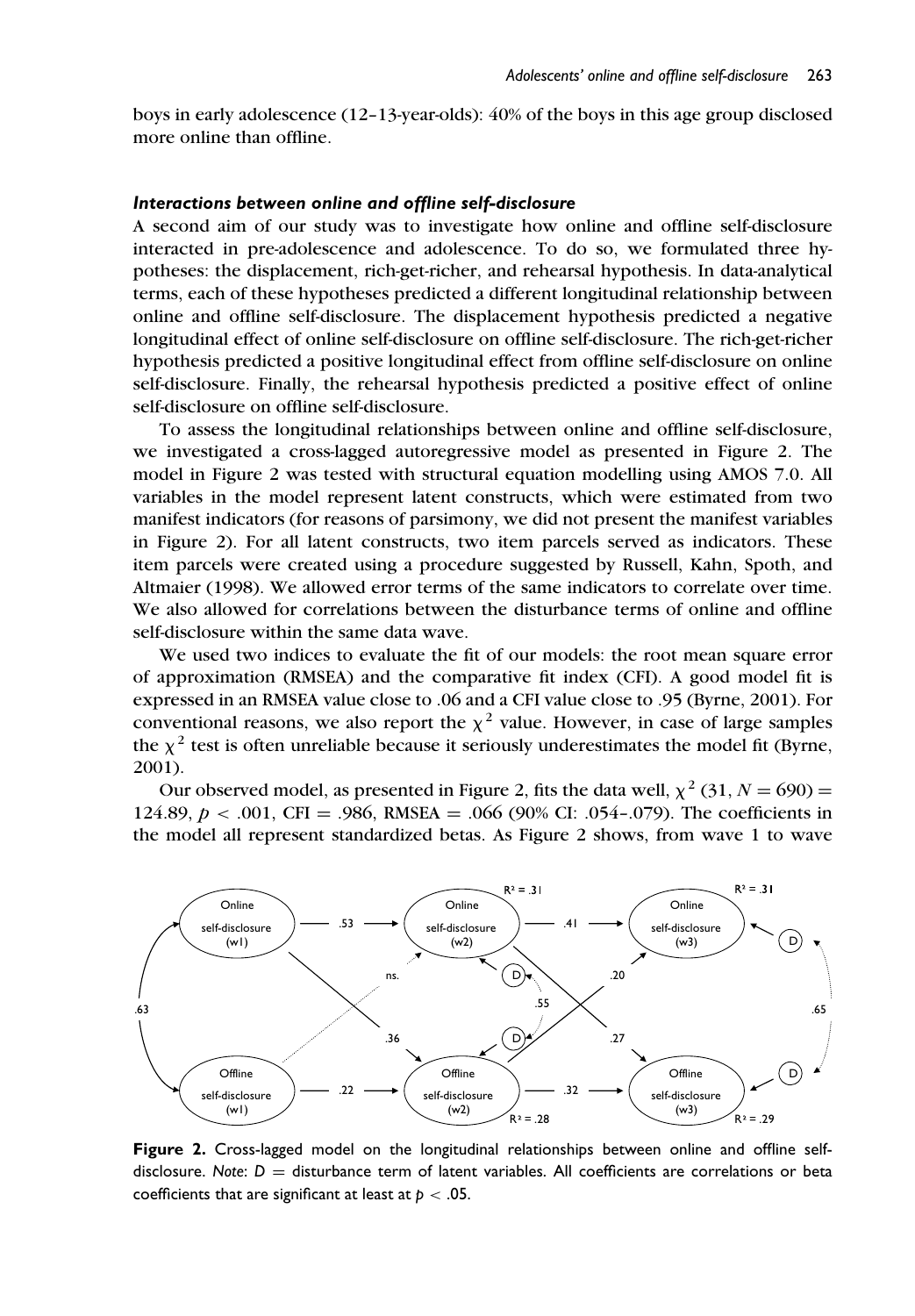2, only the path from online self-disclosure (wave 1) to offline self-disclosure (wave 2) was significant, whereas the path from offline self-disclosure (wave 1) to online selfdisclosure (wave 2) was not significant. These results yield support for only the rehearsal hypothesis, and not for the displacement and rich-get-richer hypotheses. From wave 2 to wave 3 both cross-lagged paths were significant. These results provide support for the rehearsal and, partially, also for the rich-get-richer hypothesis.

To investigate whether the cross-lagged and stability coefficients differed for boys and girls, we conducted a multi-group analysis with gender as the grouping variable. The unconstrained model for the two gender groups yielded a good fit,  $\chi^2$  (62, *N* = 690) = 153.57, *p* < .001, CFI = .986, RMSEA = .046 (90% CI: .037–.058). Constraining the four cross-lagged paths did not lead to significant chi-square changes, indicating that the paths found for the whole group were not moderated by gender. Furthermore, constraining the stability coefficients between waves for online and offline self-disclosure did not lead to significant chi-square changes. Thus, stability coefficients did not differ between boys and girls.

# **Discussion**

The first aim of this study was to investigate whether the development of online and offline self-disclosure would vary for boys and girls of different ages, and whether gender differences that have been found for offline self-disclosure would also hold for online selfdisclosure. In line with Buhrmester and Prager (1995), we found that for boys and girls, an elongated S-shaped curve was the best way to describe the developmental trajectories of self-disclosure. For girls both online and offline self-disclosure increased sharply from pre- (10–11 years) to early adolescence (12–13 years) and stabilized in middle and late adolescence. For boys, the increase in self-disclosure started 2 years later from early (12–13 years) to middle adolescence (14–15 years), after which it stabilized.

The observed gender differences in self-disclosure trajectories are in line with important physical and psychosocial changes that occur during early adolescence. Both physically and psychosocially, girls mature earlier than boys, which could explain the reported gender differences in self-disclosure. For boys and girls, their self-disclosure showed a sharp increase just after puberty. Puberty, which starts about 2 years earlier for girls than for boys, is a time of great physical and emotional change, including emotional instability, romantic attraction, enhanced sexual interest, and feelings of awkwardness and embarrassment (Dahl, 2004). Both boys and girls may wish to share these newly experienced impulses and concerns with a same-sex friend, and this enhanced need is clearly reflected in our data.

Another variable that could explain the observed gender differences in self-disclosure is ego development, that is, how an individual perceives and interprets personal experiences and interpersonal relationships (Loevinger, 1998). Around the age of 13, adolescents are said to move from the self-protective to a conformist stage of ego development. This step in development is marked by a move from a somewhat opportunistic and instrumental view of relationships to a more socially conventional one. Conforming adolescents have a strong need to belong, and become more aware of other people's perceptions and feelings. Conforming adolescents engaged in more selfdisclosure than those who were still at the self-protective stage (Hennighausen, Hauser, Billings, Schultz, & Allen, 2004). Because girls arrive at the conformist stage earlier than boys, girls' self-disclosure may increase earlier than boys' self-disclosure.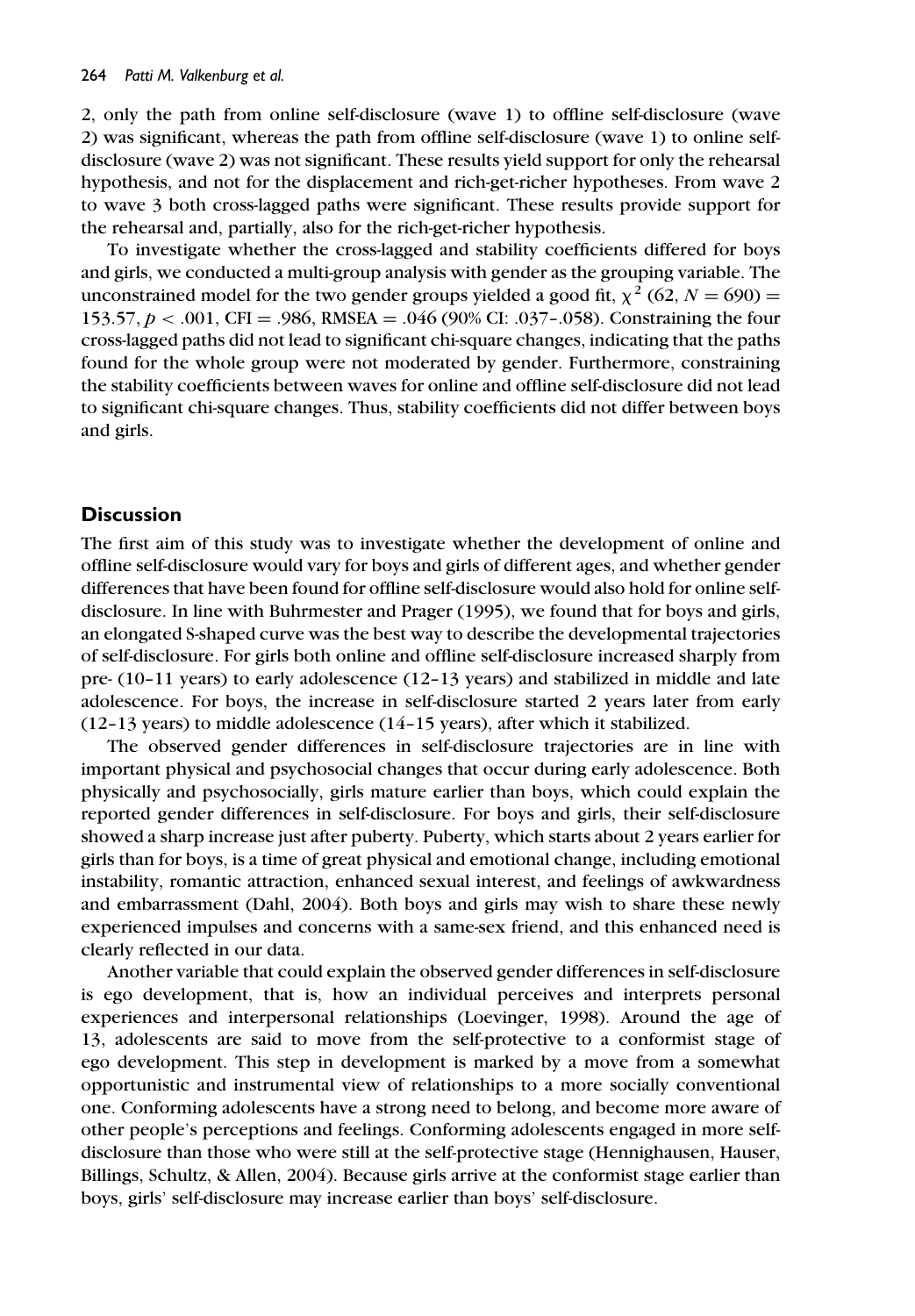In general, we found that offline self-disclosure was higher than online self-disclosure. However, the imparity between offline and online self-disclosure did differ between boys and girls. First, the interaction effect of gender and type of self-disclosure showed that, although boys and girls differed significantly in their offline self-disclosure, they differed less in their online self-disclosure. In two out of four age groups (i.e., 10–11-year-olds and 16–17-year-olds), there was no significant difference in the level of online self-disclosure between boys and girls. In the other two groups, the gender differences in online selfdisclosure were significant but smaller in size than those in offline self-disclosure.

The same interaction effect also revealed that the difference between online and offline self-disclosure was smaller for boys than for girls. This result was confirmed by our follow-up analyses in which we calculated difference scores between online and offline self-disclosure. Both the mean comparisons and the difference scores revealed that boys engaged in more online than offline self-disclosure than girls. For example, in early adolescence, around 40% of the boys disclosed as much or more online than offline. After age 13, particularly offline self-disclosure showed a sharp increase among boys. This suggests that early adolescent boys in particular turn to online self-disclosure when their need for self-disclosure starts to develop. They may benefit from online communication to practise their self-disclosure skills, which they can later utilize in offline situations.

## *Interaction between offline and online self-disclosure*

A second aim of our study was to compare the validity of three hypotheses to explain the interaction between online and offline self-disclosure: the displacement, rich-getricher, and rehearsal hypothesis. We found most support for the rehearsal hypothesis. Both in wave 1 and wave 2, online self-disclosure stimulated offline self-disclosure in the subsequent wave. This result is in line with several earlier studies that have shown that adolescents use the Internet as a relatively safe place where they can rehearse their self-disclosure and self-presentation skills (e.g., Valkenburg & Peter, 2008, 2009).

The rich-get-richer hypothesis, which predicted a stimulating effect of offline selfdisclosure to online self-disclosure, was supported only by the wave-2–3 cross-lagged paths. In the first wave, offline self-disclosure did not stimulate online self-disclosure. A possible explanation is that rich-get-richer effects are more visible among adolescents who are more experienced Internet users. Future research should reinvestigate the validity of the rich-get-richer hypothesis. After all, if online friendships become more common and increasingly start to overlap with offline friendships, rich-get-richer effects may also originate online rather than offline. In other words, online self-disclosure with online friends may also transfer to, and enrich, offline self-disclosure with these friends. Although we did not find evidence for these reciprocal effects in our study, in future research such effects may be more plausible.

Finally, no support was found for the displacement hypothesis: Engaging in online self-disclosure did not lead to less disclosure in face-to-face settings. Both pre-adolescents and adolescents and both boys and girls predominantly use IM to keep in touch with their existing friends. For both boys and girls, offline self-disclosure was higher than online self-disclosure, which is in line with findings by Schouten *et al*. (2007).

## *Conclusions, limitations, and suggestions for future research*

We presented descriptive results on the normative developmental trajectories of two types of self-disclosure using a longitudinal data set. According to Berndt (2004, p. 212),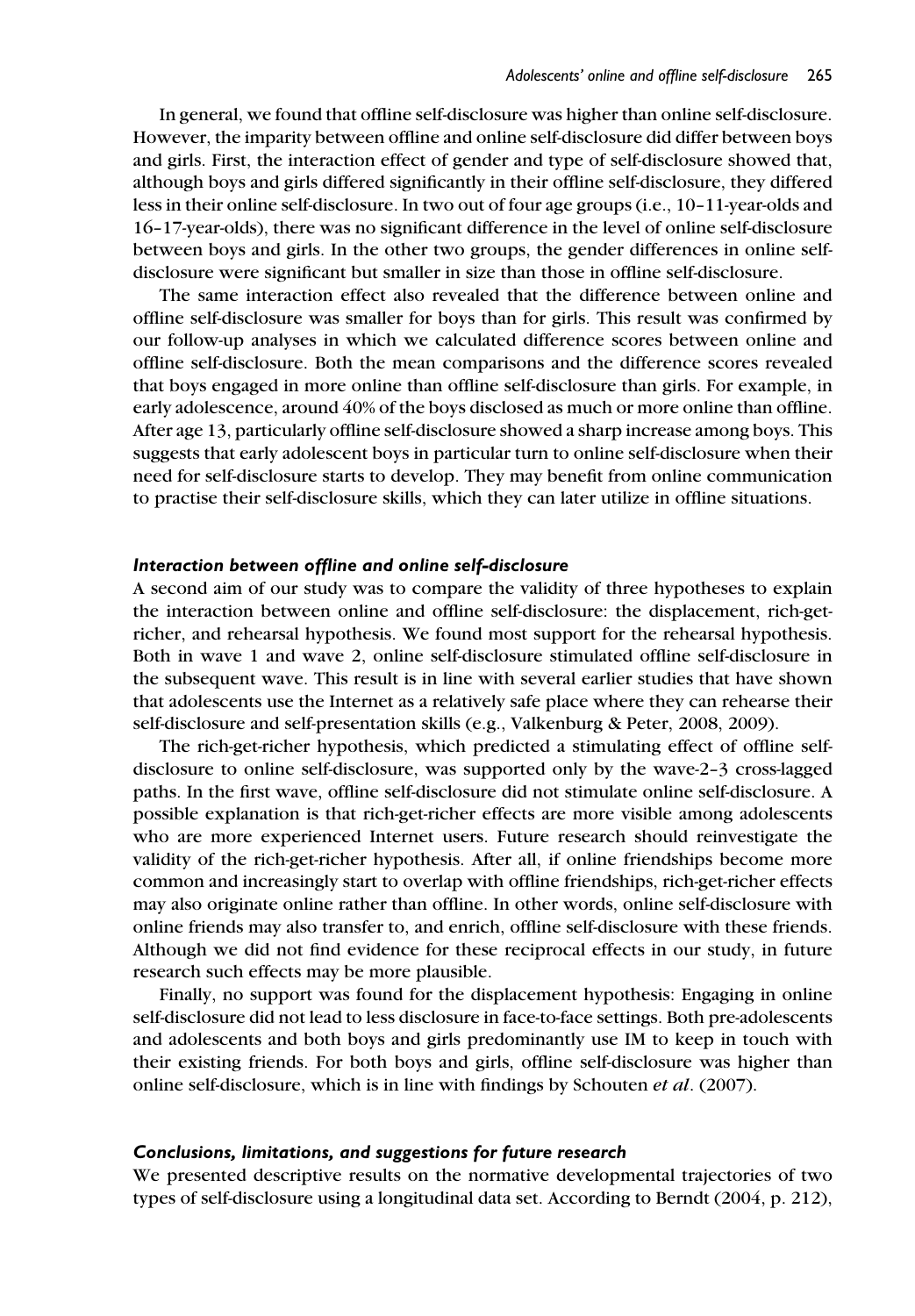the declining acceptance of stage theories in developmental psychology 'has been accompanied by a dramatic decrease in the investigation of normative development, or how children's thinking, behavior, and relationships typically change with age'. In line with this observation, research in the area of social development has focused almost exclusively on determining the correlates and consequences of self-disclosure in the past decade. However, research on the normative development of social and intimacy-related variables should not be ignored. In our view, such research can be vital for understanding differences in causal effects among different age groups.

Still, some limitations of our study need to be mentioned. First, our study did not investigate whether and how gender of the close friends affected adolescents' online and offline self-disclosure. We found significant gender differences in both online and offline self-disclosure, but we did not investigate the effects of gender of the partner on self-disclosure. Future research should elaborate on our findings and focus on both the gender of the discloser and the recipient on the amount and intimacy of online and offline self-disclosure.

Secondly, we focused on IM and ignored SNSs. In the past years, the use of SNSs has increased dramatically among adolescents. About 73% of US adolescents (Lenhart, Purcell, Smith, & Zickuhr, 2010) are members of an SNS, and the same percentage holds for Dutch teens. Like IM, SNSs are predominantly used by adolescents to maintain their existing friendships, and they may, therefore, be suitable to investigate self-disclosure to friends. However, in the Netherlands, teens' IM use still far surpasses their SNS use (Sikkema, 2009). Moreover, IM and SNS use seem to overlap to a great extent, because the majority of teens (58%) often send instant messages to their friends through SNSs (Lenhart *et al*., 2010). When the first wave of the current study was fielded, in 2006, less than 25% of Dutch children were a member of an SNS (Valkenburg, Peter, & Schouten, 2006) compared to 90% of adolescents who used IM.

The permanent change of adolescents' online environment is a serious problem in longitudinal designs. On the one hand, one has to keep key variables constant over time in such designs, but on the other hand, adolescents' media environment is changing so rapidly that it is extremely difficult to keep these variables constant. It is a challenge for future researchers to create items and scales that validly measure adolescents' online behaviour but that are not too dependent on the online tools that are most popular at the moment of data collection.

Although we have observed age and gender differences in self-disclosure, our study did not investigate how these differences affect intimacy and closeness of friendships. Research on gender differences in self-disclosure often assumes that boys and girls differ in their pathways to intimacy (McNelles & Connolly, 1999). For girls, intimate self-disclosure seems to be the primary pathway to intimacy development and close friendships (Radmacher & Azmitia, 2006), whereas for boys shared activities and behaviour (e.g., non-emotional support, joking) and self-disclosure are all important routes to intimacy development. The focus of our study was self-disclosure, defined as the expressive route to intimacy development and close friendships. Future research should investigate the differential contribution of online and offline self-disclosure to intimacy development. It should also include a broader range of mechanisms in addition to selfdisclosure that may stimulate intimacy and the closeness of friendships (for examples, see McNelles & Connolly, 1999; Radmacher & Azmitia, 2006).

In summary, our results suggest that many pre-adolescents and adolescents use the Internet to disclose personal information to their friends, and that their online self-disclosure may encourage offline self-disclosure over time. They also suggest that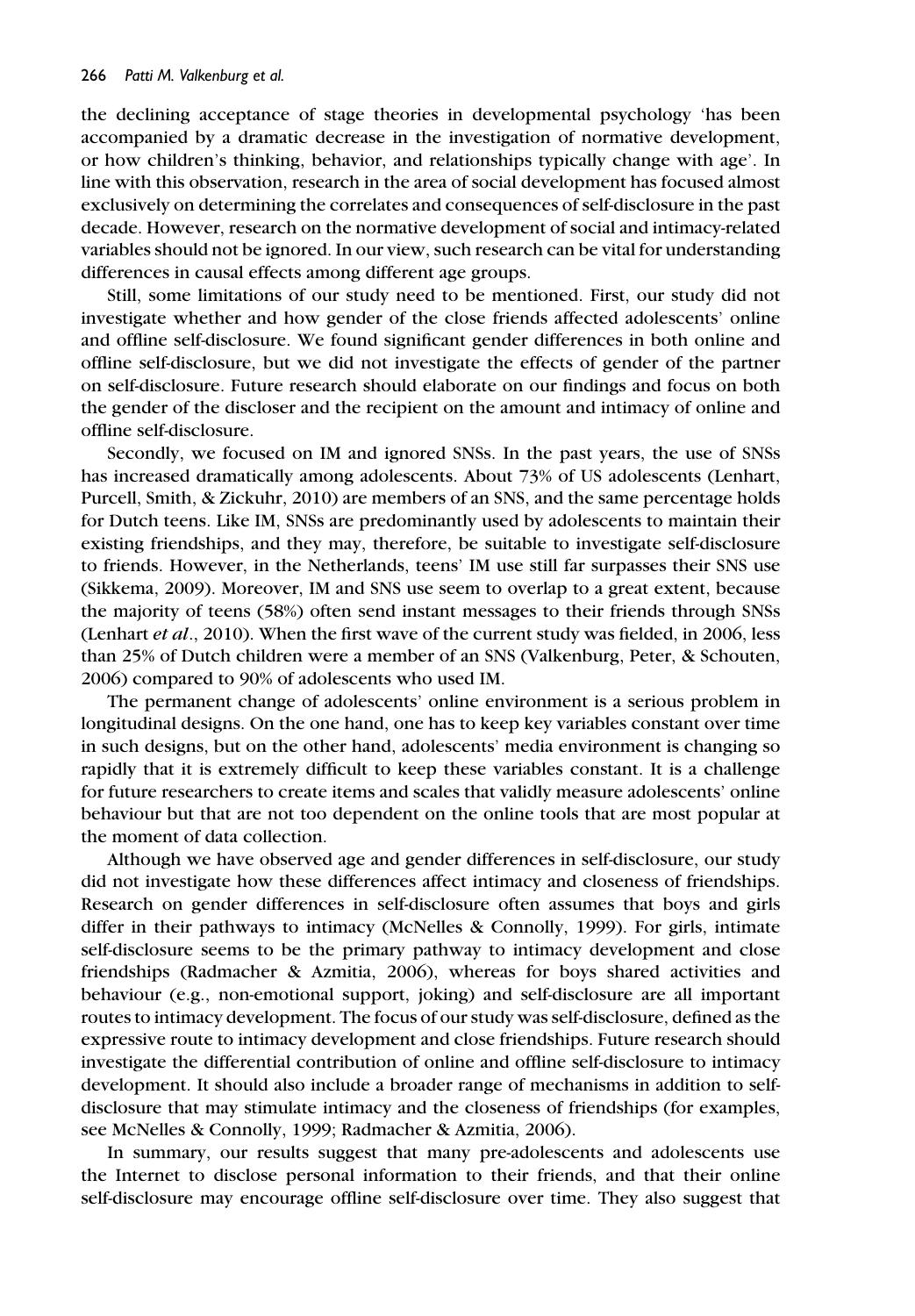research on adolescent social development can no longer ignore the crucial role of the digital space in which adolescents try out and validate their identities. A substantial number of today's adolescents spend more time on the Internet than on any other activity (e.g., Lenhart & Madden, 2007). They also often disclose personal information and develop relationships through the Internet (e.g., Peter, Valkenburg, & Schouten, 2005; Schouten *et al*., 2007). Therefore, the dynamics of adolescents' social development, including age and gender differences, can only be understood if we integrate these profound changes in their media environment into interpersonal theories and research on adolescence.

# **Acknowledgement**

We would like to thank the Netherlands Organisation for Scientific Research (NWO) for providing support for this study.

# **References**

- Bauminger, N., Finzi-Dottan, R., Chason, S., & Har-Even, D. (2008). Intimacy in adolescent friendship: The roles of attachment, coherence, and self-disclosure. *Journal of Social and Personal Relationships*, *25*, 409–428.
- Berndt, T. J. (2002). Friendship quality and social development. *Current Directions in Psychological Science*, *11*, 7–10.
- Berndt, T. J. (2004). Children's friendships: Shifts over a half-century in perspectives on their development and their effects. *Merrill Palmer Quarterly*, *50*, 206–223.
- Berndt, T. J., & Hanna, N. A. (1995). Intimacy and self-disclosure in friendships. In K. J. Rotenberg (Ed.), *Disclosure processes in children and adolescents* (pp. 57–77). Cambridge: Cambridge University Press.
- Boneva, B. S., Quinn, A., Kraut, R. E., Kiesler, S., & Shklovski, I. (2006). Teenage communication in the Instant Messaging era. In R. Kraut, M. Brynin, & S. Kiesler (Eds.), *Computers, phones, and the Internet: Domesticating information technology* (pp. 201–218). New York: Oxford University Press.
- Buhrmester, D., Furman, W., Wittenberg, M. T., & Reis, H. T. (1988). Five domains of interpersonal competence in peer relationships. *Journal of Personality and Social Psychology*, *55*, 991– 1008.
- Buhrmester, D., & Prager, K. (1995). Patterns and functions of self-disclosure during childhood and adolescence. In K. J. Rotenberg (Ed.), *Disclosure processes in children and adolescents* (pp. 10–56). Cambridge: Cambridge University Press.
- Byrne, B. M. (2001). *Structural equation modeling with AMOS: Basic concepts, applications and programming*. Mahwah, NJ: Erlbaum.
- Camarena, P. M., Sarigiani, P. A., & Petersen, A. C. (1990). Gender-specific pathways to intimacy in early adolescence. *Journal of Youth and Adolescence*, *19*, 19–31.
- CBS (2005). *Statistisch jaarboek* [Statistical yearbook]. Heerlen, the Netherlands: Centraal Bureau voor de Statistiek [Statistics Netherlands].
- Dahl, R. E. (2004). Adolescent brain development: A period of vulnerabilities and opportunities. *Annals of the New York Academy of Sciences*, *1021*, 1–22.
- Derlega, V. J., & Berg, J. H. (1987). *Self-disclosure: Theory, research, and therapy*. New York: Plenum Press.
- Derlega, V. J., & Grzelak, J. (1979). Appropriateness of self-disclosure. In G. J. Chelune (Ed.), *Selfdisclosure: Origins, patterns, and implications of openness in interpersonal relationships* (pp. 151–176). San Francisco: Jossey-Bass.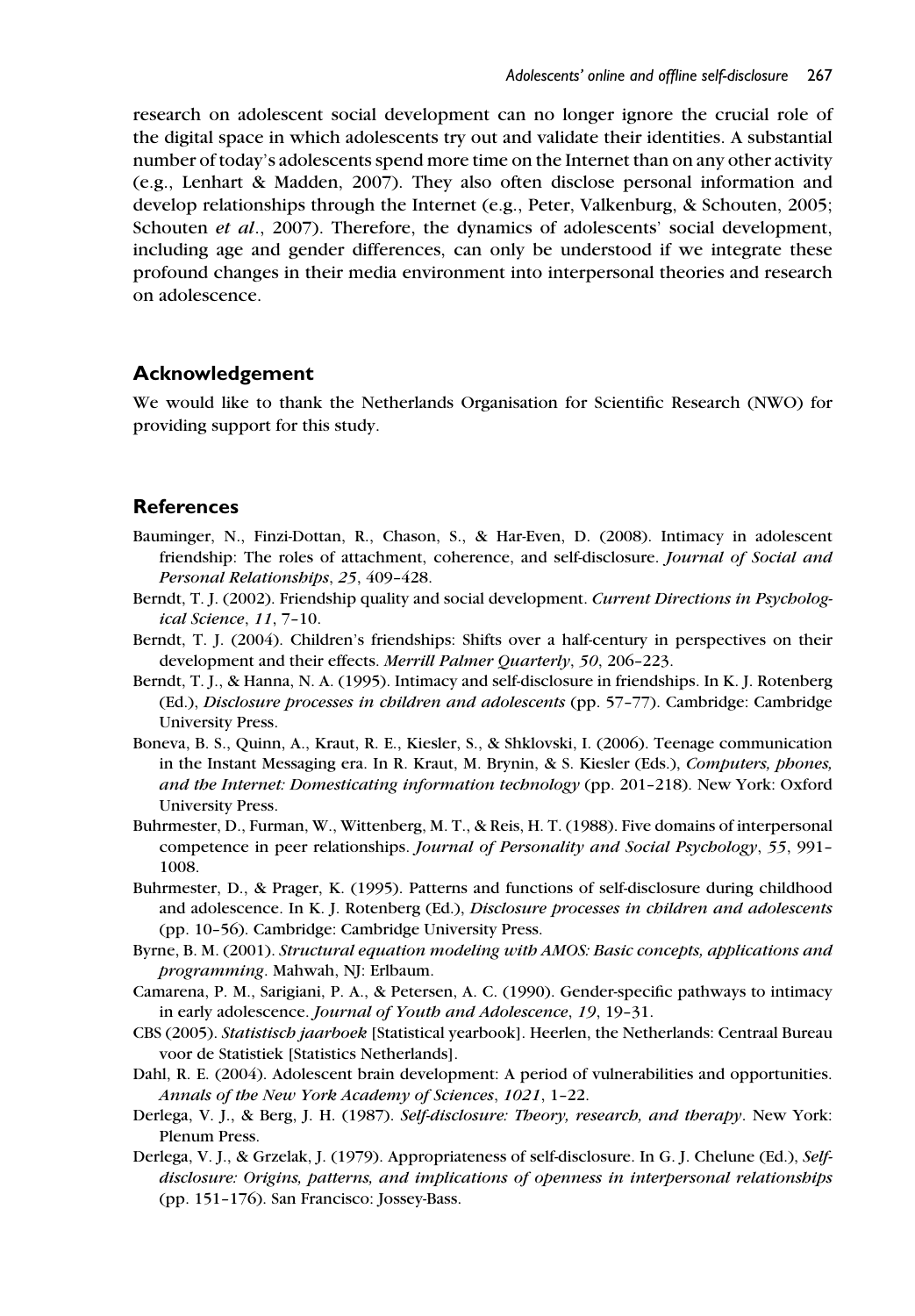- Elkind, D., & Bowen, R. (1979). Imaginary audience behavior in children and adolescents. *Developmental Psychology*, *15*, 38–44.
- Franzoi, S. L., & Davis, M. H. (1985). Adolescent self-disclosure and loneliness: Private selfconsciousness and parental influences. *Journal of Personality and Social Psychology*, *48*, 768–780.
- Galambos, N. L. (2004). Gender and gender role development in adolescence. In R. M. Lerner & L. Steinberg (Eds.), *Handbook of adolescent psychology* (pp. 233–262). Hoboken, NJ: Wiley.
- Grinter, R. E., & Palen, L. (2002). *Instant messaging in teen life*. Retrieved from Proceedings of the 2002 ACM Conference on Computer Supported Cooperative Work (CSCW '02), http://doi. acm.org/10.1145/587078.587082
- Gross, E. F. (2004). Adolescent Internet use: What we expect, what teens report. *Journal of Applied Developmental Psychology*, *25*, 633–649.
- Hargie, O. D. W., Tourish, D., & Curtis, L. (2001). Gender, religion, and adolescent patterns of self-disclosure in the divided society of Northern Ireland. *Adolescence*, *36*, 665–679.
- Harter, S. (1999). *The construction of the self: A developmental perspective*. New York: Guilford Press.
- Hennighausen, K. H., Hauser, S. T., Billings, R. L., Schultz, L. H., & Allen, J. P. (2004). Adolescent ego-development trajectories and young adult relationship outcomes. *Journal of Early Adolescence*, *24*, 29–44.
- Joinson, A. N. (2001). Self-disclosure in computer-mediated communication: The role of selfawareness and visual anonymity. *European Journal of Social Psychology*, *31*, 177–192.
- Jourard, S. M. (1971). *The transparent self*. New York: Van Nostrand Reinhold Company.
- Knapp, M. L., & Vangelisti, A. L. (2000). *Interpersonal communication and human relationships* (4th ed.). Boston: Allyn & Bacon.
- Lenhart, A., & Madden, M. (2007). *Teens, privacy & online social networks*. Washington, DC: Pew Internet & American Life Project.
- Lenhart, A., Madden, M., Macgill, A., & Smith, A. (2007). *Teens & social media*. Washington, DC: Pew Internet & American Life Project.
- Lenhart, A., Madden, M., & Hitlin, P. (2005). *Teens and technology*. Washington, DC: Pew Internet & American Life Project.
- Lenhart, A., Purcell, K., Smith, A., & Zickuhr, K. (2010). *Social media & mobile Internet use among teens and young adults*. Washington, DC: Pew Internet & American Life Project.
- Loevinger, J. (1998). *Technical foundations for measuring ego development*. Mahwah, NJ: Lawrence Erlbaum Associates.
- McNelles, L. R., & Connolly, J. A. (1999). Intimacy between adolescent friends: Age and gender differences in intimate affect and intimate behaviors. *Journal of Research on Adolescence*, *9*, 143–159.
- Miller, L. C., Berg, J. H., & Archer, R. L. (1983). Openers: Individuals who elicit intimate selfdisclosure. *Journal of Personality and Social Psychology*, *44*, 1234–1244.
- Papini, D. R., Farmer, F. F., Clark, S. M., Micka, J. C., & Barnett, J. K. (1990). Early adolescent age and gender differences in patterns of emotional self-disclosure to parents and friends. *Adolescence*, *25*, 959–976.
- Peter, J., Valkenburg, P. M., & Schouten, A. (2005). Developing a model of adolescent friendship formation on the Internet. *CyberPsychology & Behavior*, *8*, 423–430.
- Reis, H. T., & Shaver, P. (1988). Intimacy as an interpersonal process. In S. Duck (Ed.), *Handbook of personal relationships* (pp. 367–389). Oxford: John Wiley & Sons.
- Reisman, J. M. (1990). Intimacy in same-sex friendships. *Sex Roles*, *23*, 65–82.
- Rose, A. J. (2002). Co-rumination in the friendships of girls and boys. *Child Development*, 73, 1830–1843.
- Rose, A. J., & Rudolph, K. D. (2006). A review of sex differences in peer relationship processes: Potential trade-offs for the emotional and behavioral development of girls and boys. *Psychological Bulletin*, *132*, 89–131.